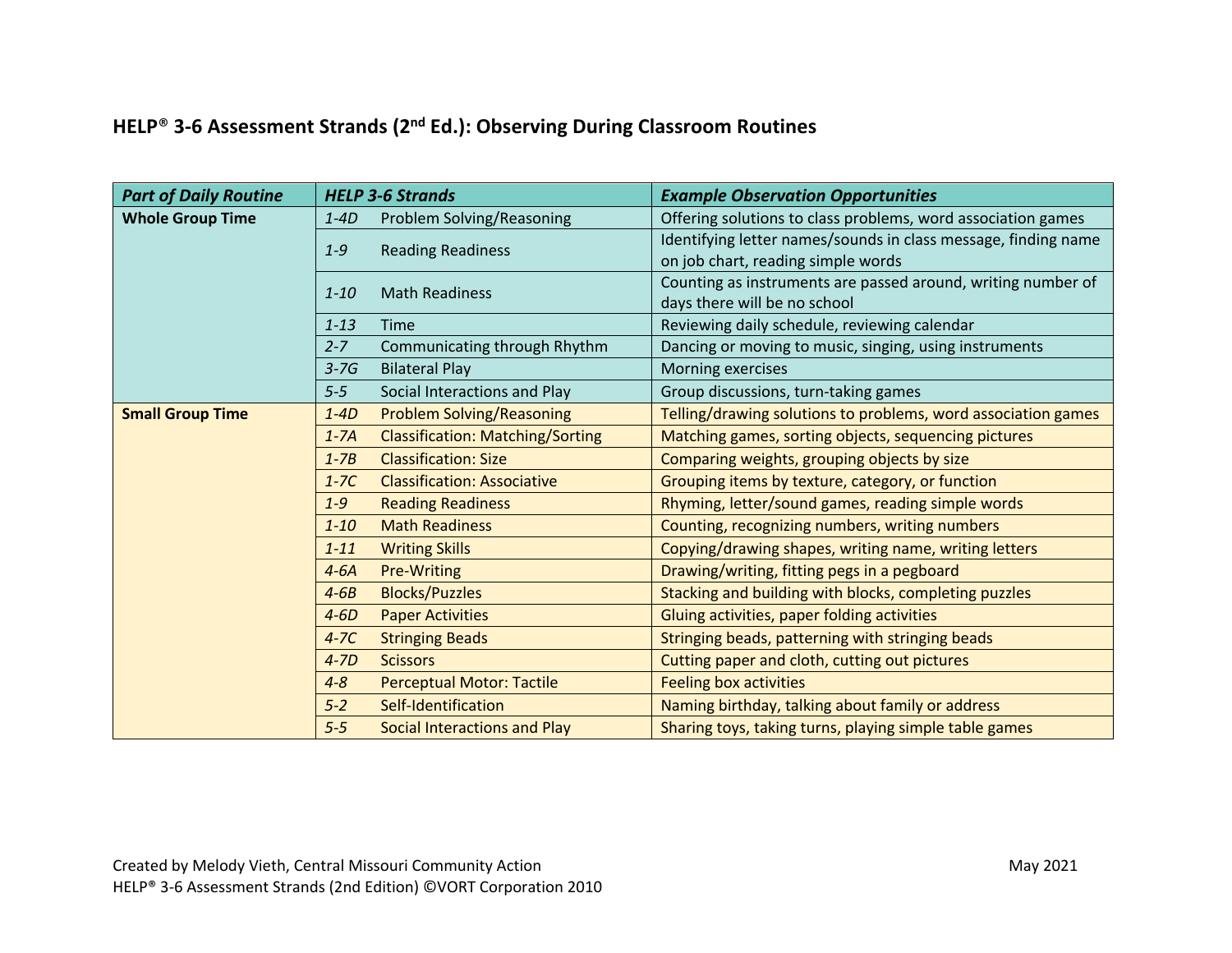## **HELP**® **3-6 Assessment Strands (2nd Ed.): Observing During Classroom Routines, Continued**

| <b>Part of Daily Routine</b> | <b>HELP 3-6 Strands</b> |                                            | <b>Example Observation Opportunities</b>                                                                                  |
|------------------------------|-------------------------|--------------------------------------------|---------------------------------------------------------------------------------------------------------------------------|
| <b>Center Time/Free Play</b> | $1 - 4D$                | Problem Solving/Reasoning                  | Offering solutions to problems with materials                                                                             |
|                              | $1-7A$                  | <b>Classification: Matching/Sorting</b>    | Matching games, sorting objects                                                                                           |
|                              | $1 - 7B$                | <b>Classification: Size</b>                | Comparing weights, grouping objects by size                                                                               |
|                              | $1-7C$                  | <b>Classification: Associative</b>         | Grouping items by texture, category, or function                                                                          |
|                              | $1 - 9$                 | <b>Reading Readiness</b>                   | Telling a story while looking at pictures, letter/sound games                                                             |
|                              | $1 - 10$                | <b>Math Readiness</b>                      | Counting games, reading numbers on a toy phone or<br>thermometer, naming coins during "store" play                        |
|                              | $1 - 11$                | <b>Writing Skills</b>                      | Drawing or writing letters in sand, copying simple words during<br>"restaurant" play, writing labels for block structures |
|                              | $1 - 12$                | <b>Dramatic Play</b>                       | Role playing (with or without props), playing with dolls                                                                  |
|                              | $2 - 7$                 | Communication through Rhythm               | Dancing or moving to music, singing, using instruments                                                                    |
|                              | $4-6A$                  | Pre-Writing                                | Drawing pictures, using pegs and pegboards                                                                                |
|                              | $4-6B$                  | <b>Blocks/Puzzles</b>                      | Stacking and building with blocks, completing puzzles                                                                     |
|                              | $4-6D$                  | <b>Paper Activities</b>                    | Gluing activities, paper folding activities                                                                               |
|                              | $4-7C$                  | <b>Stringing Beads</b>                     | Stringing beads, patterning with stringing beads                                                                          |
|                              | $4 - 7D$                | <b>Scissors</b>                            | Cutting paper and cloth, cutting out pictures                                                                             |
|                              | $4 - 8$                 | <b>Perceptual Motor: Tactile</b>           | Feely box activities                                                                                                      |
|                              | $5 - 5$                 | Social Interactions and Play               | Playing with groups of other children, sharing toys, taking turns,<br>playing simple games                                |
|                              | $6-2A$                  | <b>Dressing</b>                            | Putting on dress-up clothes, putting on art smock                                                                         |
|                              | $6-2B$                  | Undressing                                 | Removing dress-up clothes, turning clothes right side out                                                                 |
| <b>Story Time</b>            | $1 - 4D$                | <b>Problem Solving/Reasoning</b>           | Brainstorming solutions to problems in the story                                                                          |
|                              | $1 - 9$                 | <b>Reading Readiness</b>                   | Telling a story while looking at pictures, pointing to words or<br>letters in a book                                      |
|                              | $1 - 10$                | <b>Math Readiness</b>                      | Reading math books, counting objects in illustrations                                                                     |
|                              | $2 - 1A$                | <b>Receptive: Understanding Words</b>      | Answering questions, discussing the main idea of a story                                                                  |
|                              | $2 - 4B$                | <b>Communicating with Others: Verbally</b> | Reciting a rhyme, describing an illustration                                                                              |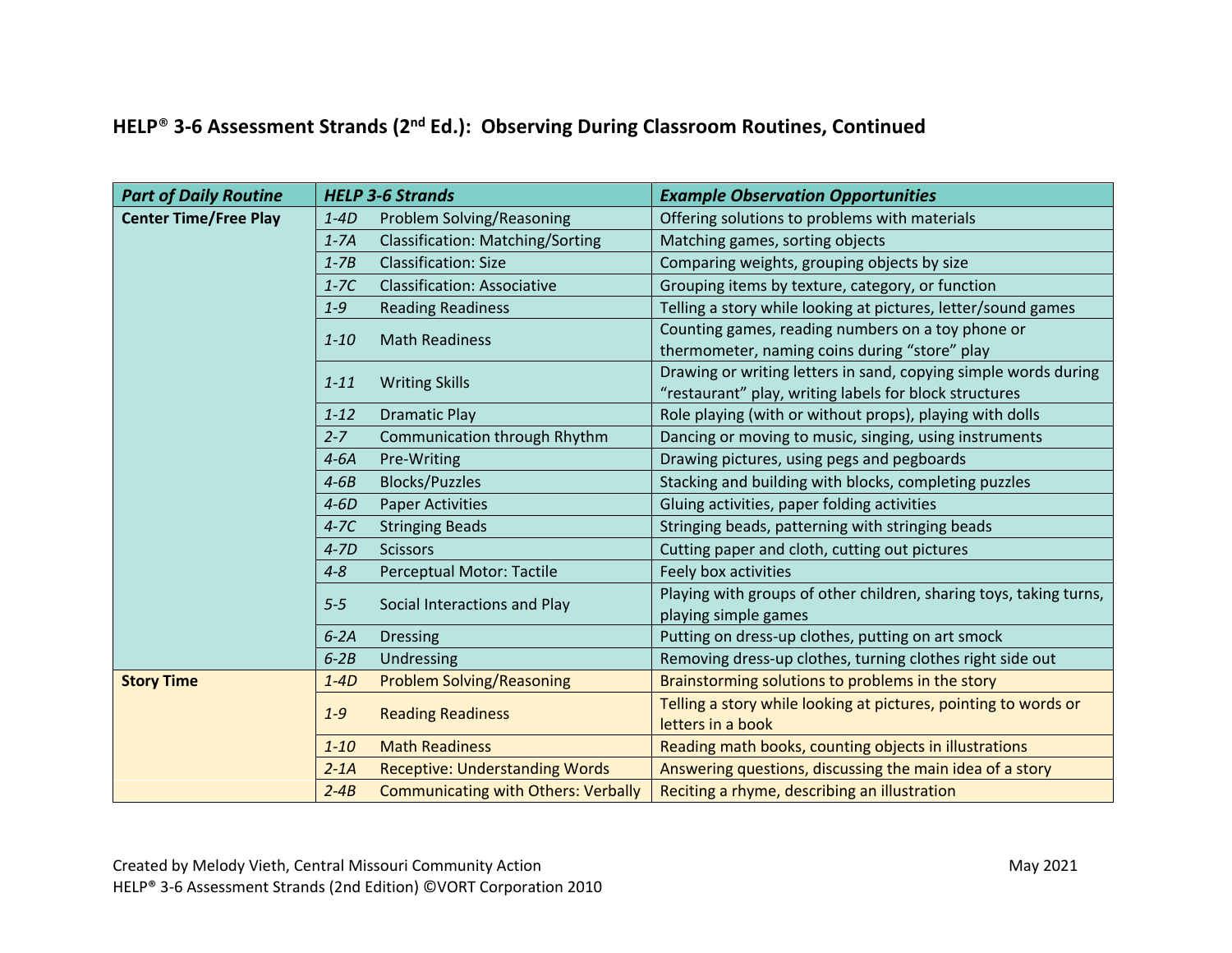## **HELP**® **3-6 Assessment Strands (2nd Ed.): Observing During Classroom Routines, Continued**

| <b>Part of Daily Routine</b> | <b>HELP 3-6 Strands</b>                      | <b>Example Observation Opportunities</b>              |
|------------------------------|----------------------------------------------|-------------------------------------------------------|
| <b>Arrival/Departure</b>     | <b>Writing Skills</b><br>$1 - 11$            | Copying name to "sign in"                             |
|                              | $1 - 13$<br><b>Time</b>                      | Referring to daily schedule, reading clocks           |
|                              | $5 - 8$<br>Personal Welfare/Safety           | Following pedestrian or bus safety                    |
|                              | $6-2A$<br><b>Dressing</b>                    | Preparing to depart (putting on jacket, tying shoes)  |
|                              | $6-2B$<br>Undressing                         | Entering classroom (unzipping coat, removing sweater) |
| <b>Meal Times</b>            | <b>Math Readiness</b><br>$1 - 10$            | Counting while setting the table or serving food      |
|                              | <b>Social Manners</b><br>$5-6$               | Requesting or passing food, using table manners       |
|                              | $5 - 7$<br><b>Social Language</b>            | Using polite words, participating in conversations    |
|                              | $6-3A$<br><b>Eating</b>                      | Serving self, preparing foods to be eaten             |
|                              | $6-3B$<br><b>Drinking</b>                    | Cleaning spills, drinking with a straw                |
| <b>Outside Time</b>          | <b>Dramatic Play</b><br>$1 - 12$             | Role playing, with or without props                   |
|                              | <b>Balance/Standing</b><br>$3 - 7A$          | Kicking, balancing                                    |
|                              | Walking/Running<br>$3 - 7B$                  | Running, using stairs, navigating an obstacle course  |
|                              | $3 - 7C$<br>Jumping                          | Hopping, jumping, skipping                            |
|                              | Catching/Throwing<br>$3-7F$                  | Playing catching/throwing games with balls            |
|                              | <b>Bilateral Play</b><br>$3-7G$              | Riding tricycles, swinging, tumbling tricks           |
|                              | <b>Balance Beam</b><br>$3-7H$                | Balancing on a line or balance beam                   |
|                              | $5 - 8$<br>Personal Welfare/Safety           | Using playground equipment safely, avoiding hazards   |
| <b>Transitions</b>           | $1 - 13$<br><b>Time</b>                      | Reviewing daily schedule, reading clocks              |
|                              | <b>Walking/Running</b><br>$3 - 7B$           | Using stairs, carrying materials to playground        |
|                              | $3-7C$<br><b>Jumping</b>                     | Hopping to a new area of the room                     |
|                              | <b>Balance Beam</b><br>$3-7H$                | Balancing on tape or beam to a new area of the room   |
|                              | $5 - 1$<br><b>Attachment/Adaptive Skills</b> | Transitioning between activities or parts of the day  |